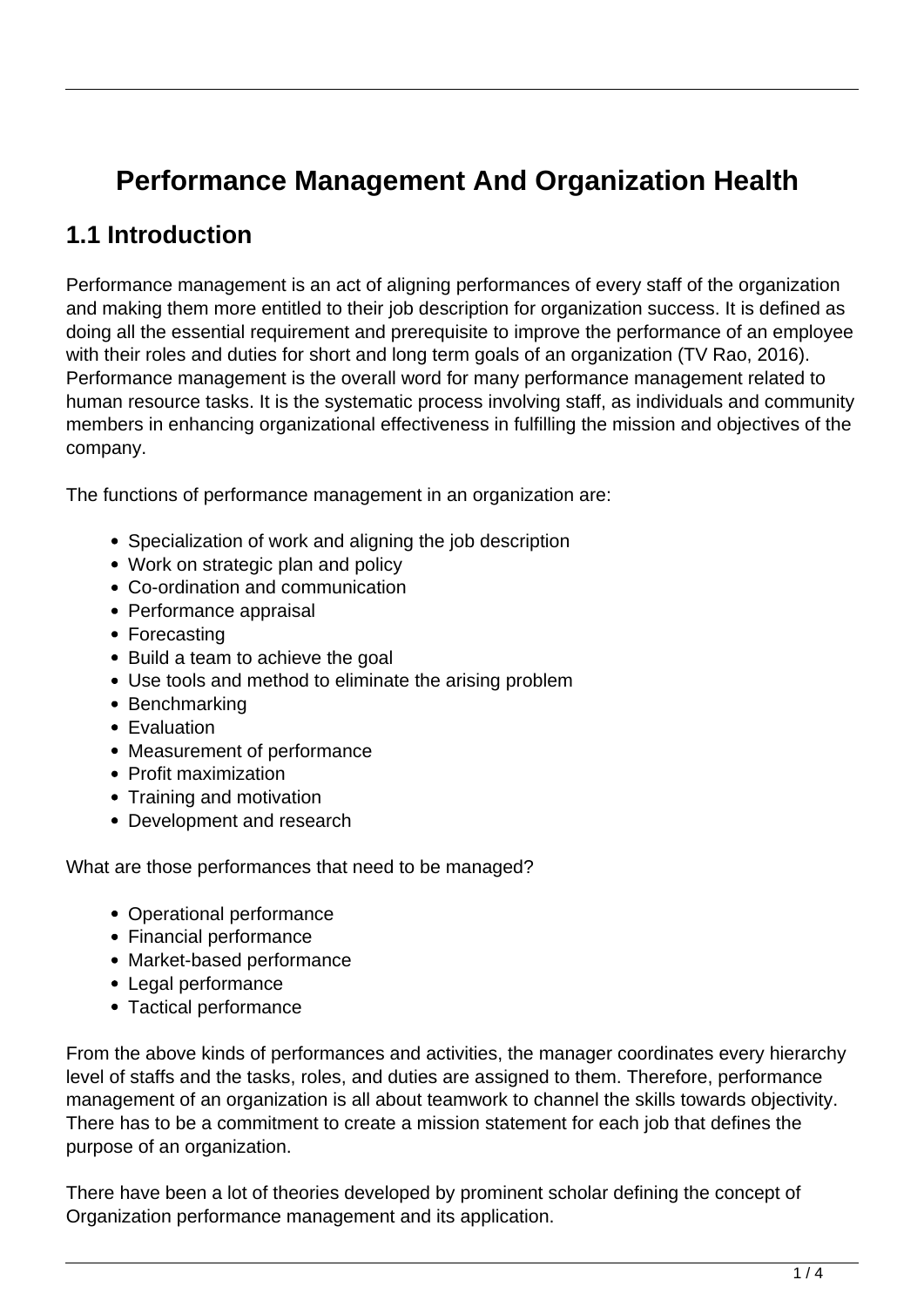But I like to be more inclined with a view introduced by Elaine Pulakos (Elaine Pulakos, 2009) who has given depth insightful to guide the organization in the design or redesign of performance management that emphasize both strategic as well as tactical issues, with best practices, guidance, and instances for action implementation. She is majorly on transforming the management into high-performance Adaptability, Resiliency, and Agility (ARA) to build competitive advantage. One of the biggest problems in performance management is we have lost what performance management means. Therefore it's imperative to regrind the insight about performance management through shifting focus and investment from formal PM practice to embedding effective PM behaviour (Elaine Pulakos, 2018).

### **1.2 Model and Theories of Performance Management**

The upheavals and complexities in management have resulted in the emergence of new and comprehensive concepts in business management. All the problems in an organization dwell on lack of performance management and untrusted tools to calibre the performance of an organization. The following theories underpinning performance management according to Buchner (2007) are:

#### **Goal theory**

Goal theory was developed by Latham and lock (1979) and has identified four assignments to perform that connect goals to prolific outcomes: 1) Concern majorly on objectives, missions, and priorities 2) stimulate effort 3) bring more knowledge and skills 4) Use skills for different challenging jobs. This theory idea based on setting the objectives that can be achieved through measurement and management.

#### **Control theory**

This theory involves taking feedback and shaping behaviours. When people receive the compliment about their behaviour, they receive discrepancy between what they are told to do and what they are doing and finally the mismatch of performance can be controlled by taking corrective actions.

#### **Social Cognitive theory**

Social cognitive theory, as developed by Albert Bandura (1968) that is based on the concept of self-efficacy. It says that the person learns from others through observation, imitation, and modelling. Therefore, it delineates that the influence of one person action and behaviours has a lot to do with the performance of an organization.

### **1.3Tools for Measuring Organizational Performance**

#### **Balanced Scorecard**

The balanced scorecard is a performance measurement strategy to improve various internal functions and outcomes that generates from results by financial measurement and planning to make all the activities are aligned systematically and scientifically. The adjusted scorecard is a strategic planning and administration framework which takes into consideration non-financial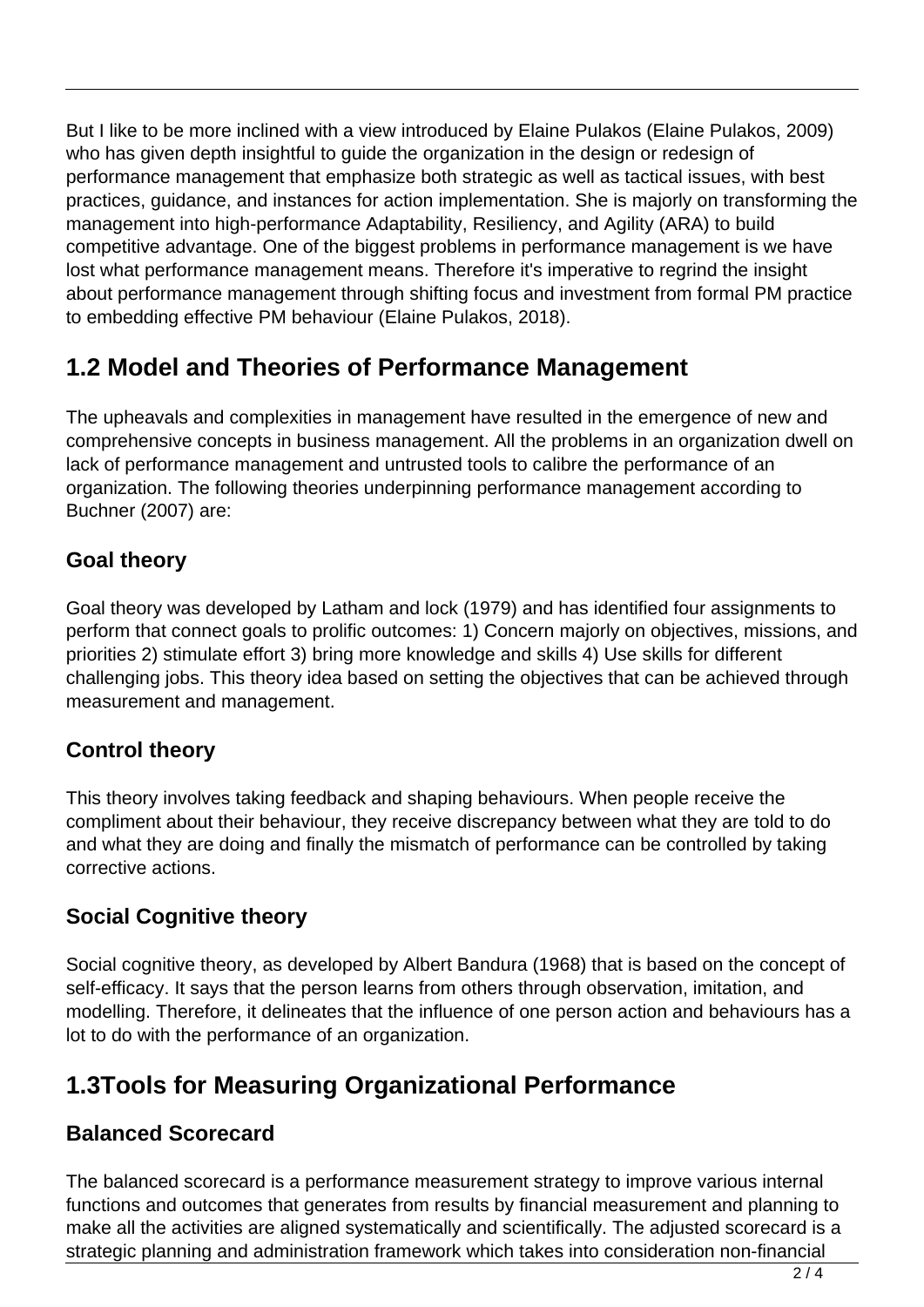aspect of corporate execution such as client fulfilment and commerce forms, to make a total picture of how the company is likely to perform within the future (Magloff, 2019). Kaplan and Norton (Robert S Kaplan, David P Norton, 1996) formulated a system based on four perspectives point:

- Financial
- Customer
- Learning and growth
- Internal process

How balance scored card helps an organization?

- It helps firms specialize in what needs to be eliminated to make an outstanding performance
- Acts as associate degree group action device to spread company programs.
- Alignment of projects
- Framework for building a communication strategy
- Mapping of business model to understand cause and effect relationship
- Benchmarking tools

Apart from it, balance scorecard can be adapted in charities and foundation, not only for commercial purposes. For public use, the four perspectives of balanced scorecard should be modified as the primary goal of the organization need to be the customer and the financial perspective should be placed at the bottom of the scorecard. Kaplan recommended that the public sector should put a mission objective at the top of the scorecard that speaks the responsibility between association and society (Kaplan, sping2001).

# **1.4 Conclusion**

The above discussions define the uses of performance management in an organization and provide clear reasoning for why performance management is pervasive in every organization. Performance management not just help to do the function in the organization but also edify the complexity by taking corrective measures. But trends like needs and individual values, technology and organization culture is changing and has done implication to performance management. Therefore, the organization should be more conscious of these three trends and must be adaptable to meet the requirement of the workplace.

# **Bibliography**

- 1. V Rao, 2016. performance management toward organizational excellence. In: performance management toward organizational excellence. India: sage publication ltd, p. 1.
- 2. Elaine Pulakos, 2009. The truth about performance management. In: Performance Management. West Sussex UK: a john Wiley and Sons, p. 3.
- 3. Elaine Pulakos, 2018. Linkedin. [Online] Available at: https://www.linkedin.com/pulse/sev en-essential-shifts-fix-performance-management-elaine-pulakos[Accessed 5 April 2018].
- 4. Kaplan R, sping2001. strategic performance. In: Nonprofit management and leadership. s.l.:s.n., pp. 353-370.